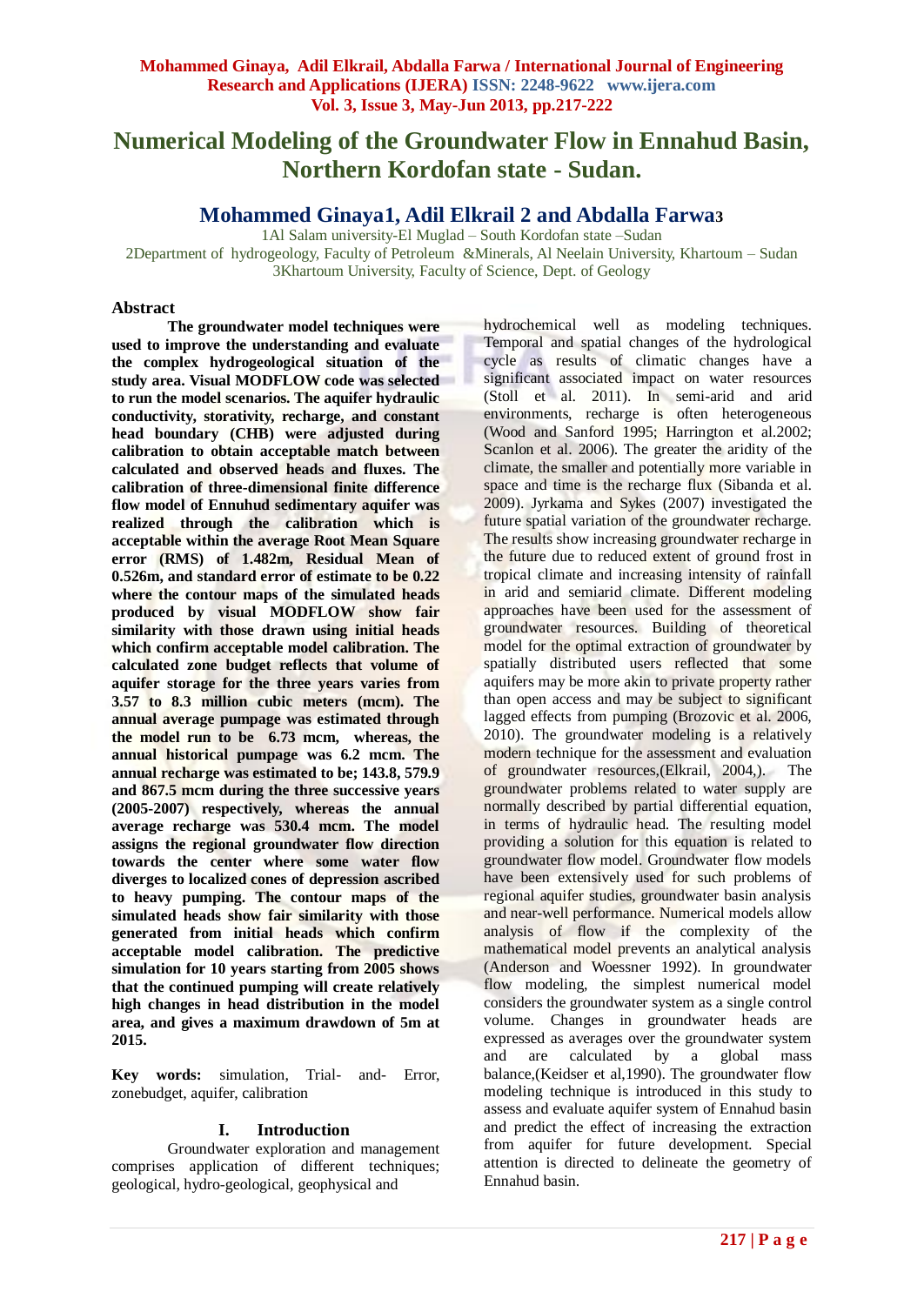#### **II. The study area:**

The area lies between latitudes 12º 20´ - 13º 20N and longitudes 28º 00 - 30º 00E, covers an area of approximately 24311 km $\neg\neg$ 2(Fig.1).



**Fig.(1) Location and Geological map of the study area**

On geological viewpoint the area is composed of Quaternary deposits, Mesozoic-Cretaceous sedimentary formations and Precambrian – Cambrian Basement in descending order (Fig. 2).



**Fig.2 Schematic geological cross-section through the Model Domain**

The basement rocks comprise ortho- and Paragneisses, hornblende gneisses and amphibolites which were recorded at J. Mondra and at the boundary of the area. Graphitic schist, granite and synite are found at Rahad Essopagh area. Cretaceous Sedimentary rocks comprise the principal water- bearing formation in the area. They consist of sandstone and conglomerates. The thickness of these layers in the study area varies from 10 m to over 400m (Ginaya, 2001). Groundwater is the main water sources for domestic use for Ennahud and Abu Zabad towns. The

elevations of the top of the Basement rocks, detected from borehole drilling, were used to define the bottom of the aquifer (one aquifer system) based on the lithological description and aquifer thickness. The aquifer effective thickness varies from30m to 70m. The aquifer is characterized by good hydraulic properties when it is not intercalated by siltstone or/ and mudstone. From stratigraphic and lithologic point of view the Nubian aquifer in Ennahud basin is considered as one aquifer system, with some slight variations in lithological characteristics.

#### **III. Material and Methods:**

Visual MODFLOW code was used for numerical model computation in the study area. A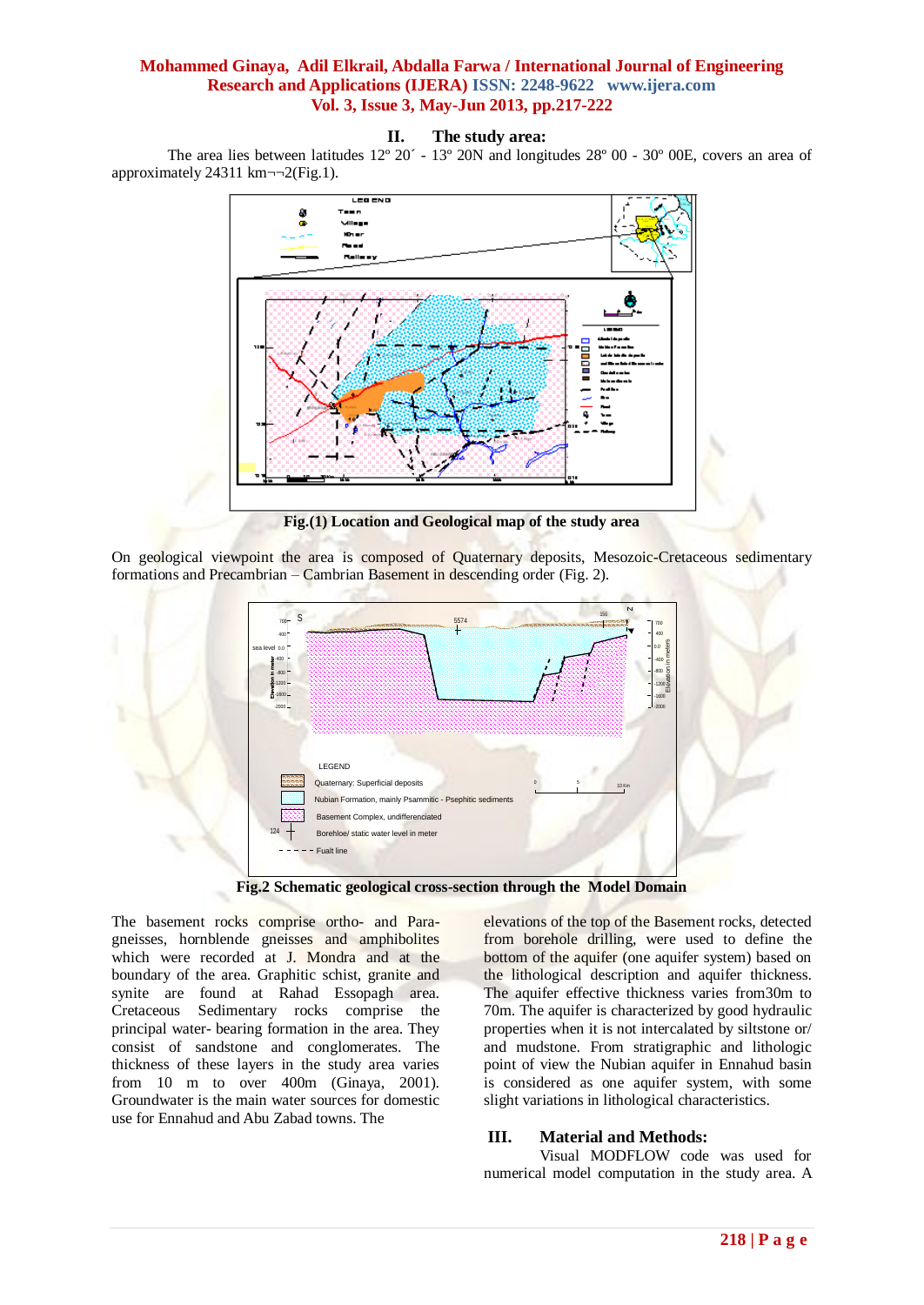conceptual model for Ennahud basin was constructed, considering unconfined condition of the Cretaceous sedimentary aquifer (Ginaya, 2001).The grid network, used to cover the study area, has constant spacing of 4195.4m by 1582.25m. The model area is thus subdivided into 40 rows, 80 columns and 1 layer forming 3200 cells; covers an area of 21236.7km2.The observed hydraulic heads measured during June 2005 in the study area were used as initial heads to calibrate the model. The simulation time interval was divided into 22 stress periods each discretized into ten time steps. One hundred thirty boreholes were constructed in the area for groundwater abstraction. Forty wells were used as observation wells Fig. (2). Aquifer hydraulic parameters were calculated through pumping test using appropriate methods. The horizontal hydraulic conductivity (K) of the sedimentary aquifer in Ennahud basin was considered isotropic and ranged between 0.66m /d and 25m/d, where vertical hydraulic conductivities assigned as 10% of the horizontal hydraulic conductivity in the model domain. The bottom of the aquifer represents a horizontal barrier boundary. The upper surface of the aquifer represents a recharge boundary. For this situation, Dirichlet boundary condition is the most suitable boundary to be assigned for the model simulation. The hydraulic properties, initial conditions and boundary condition were assigned and can be adjusted during calibration. Constant head and No-flow boundary were assigned for boundary conditions. The main calibration targets are heads and mass balances. Groundwater budget was prepared to estimate the amount of groundwater inflow, outflow, and change in storage. The zone budgets for first, second and third year respectively, for the whole area were calculated (Table 1). The calibration of the three – dimensional finite difference flow model of the basin was performed using the Root Mean Square error (RMS), Residual Mean, standard error of estimate and mass balance percent discrepancy. The parameters determined by the model calibration were used for model prediction. For the future response of the system on the calibrated model, a time period of10years and

the calculated heads of year 2005 were used. The prediction is done by changing the simulation period from 1092 days to 3466 days, (year 2015) Fig.(18). Keeping all other hydrogeologic and aquifer parameters as prevailing during simulation period, the change in the water levels through the time up to year 2015 was obtained.

#### **IV. Results and Discussions:**

Groundwater model is an effective tool for water evaluation. The groundwater discharge, recharge, water budgets, fluctuations, aquifer hydraulic properties and boundary condition can precisely determine through model applications. Accordingly, the historic total groundwater discharge from pumping wells was calculated to be 6.2 million cubic meter per year(mcm/y) whereas the average annual recharge to the sedimentary aquifer was estimated to be 288 mcm. Therefore, the recharge from precipitation is assumed to be spatially uniform over the basin.

The model calbration criteria, using Root Mean Square error (RMS), Residual Mean, and standard error of estimate to be less than 1.482m, 0.526m and 0.22 respectively (Fig. 3 A&B). Since the precipitation, pumpage, and the lateral flow witnin the study area varies from season to another, there is a minor variation in the equipotential contours in different stress periods within simulation time. In the most central part of the basin, the wide spaced equipotential lines indicate high permeability zone (Fig.5). The hydraulic conductivity values obtained from model calibration ranges from 1.5 to 25m/d which confirm the values derived from pumping test data. The specified boudary conditions prove as appropriate chioce for model simulation. As a result, the three – dimensional transient groundwater flow model can sufficiently simulate the regional groundwater flow of the Cretaceous sedimentary aquifer of Ennahud basin. It is obvious that the general groundwater flow converges towards the center of the area, while some local groundwater flows reflect cone of depressions at specified areas of high abstraction (Fig. 4B).



**Fig. 3. Observed versus calculated heads After 2006 days(A) and 3466 days (B)**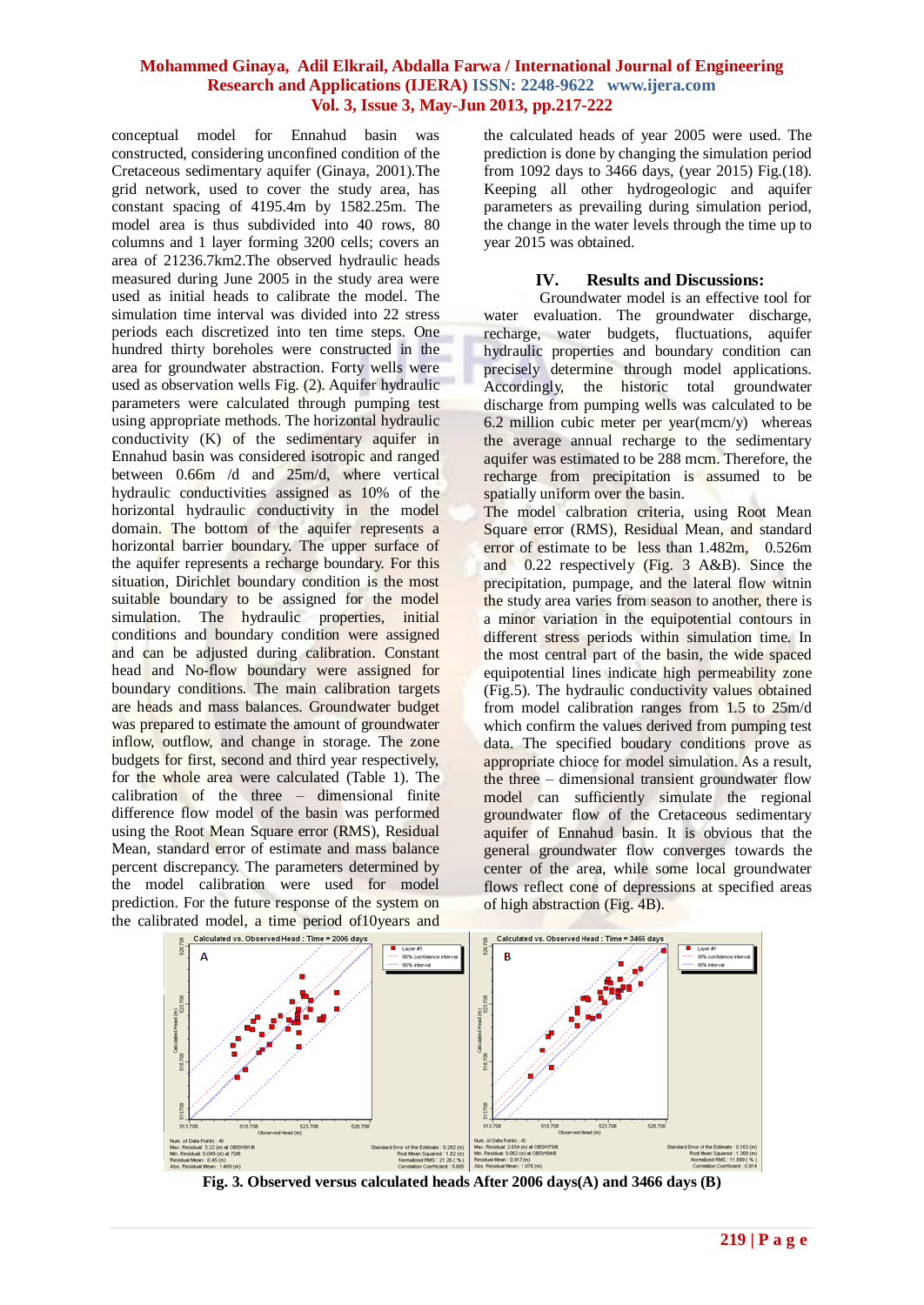The calculated zone budget components include pumpage, recharge, storage and constant head boundary for the whole area. The volume change of storage of the aquifer during simulation time varies from 3.57 to 8.3 mcm. The groundwater pumpage volume in the whole area calculated by the model varies from 2.7 to 9.9 with average of 6.73 mcm, through the simulation time (Table1). The annual historical pumping is 6.2 mcm, which is almost similar to the computed value. The annual recharge during the three successive years (2005 to 2007) are; 143.8, 579.9 and 867.5 mcm, respectively(Table1), with annual average value of 530.4 mcm.

| Time              | Component            | Inflow Mm3 | $\%$  | Outflow Mm3 | $\%$  |  |  |
|-------------------|----------------------|------------|-------|-------------|-------|--|--|
| Ist year $(2005)$ | storage              | 3.57       | 1.7   | 206         | 98.7  |  |  |
|                   | Constant head        | 61.4       | 29.4  | 0.038       | 0.0   |  |  |
|                   | pumpage              | 0.0        | 0.0   | 2.7         | 1.3   |  |  |
|                   | Recharge             | 143.8      | 68.9  | 0.0         | 0.0   |  |  |
|                   | total                | 208.7      | 100   | 208.7       | 100   |  |  |
| 2nd year $(2006)$ | storage              | 7.4        | 0.94  | 774.5       | 98.99 |  |  |
|                   | <b>Constant</b> head | 195        | 24.9  | 1.5         | 0.19  |  |  |
|                   | pumpage              | 0.0        | 0.0   | 7.6         | 0.97  |  |  |
|                   | recharge             | 579.9      | 74.11 | 0.0         | 0.0   |  |  |
|                   | total                | 782.4      | 100   | 782.4       | 100   |  |  |
| 3rd year (2007)   | storage              | 8.3        | 0.73  | 1121.29     | 99.08 |  |  |
|                   | <b>Constant</b> head | 255.97     | 22.62 | 0.49        | 0.0   |  |  |
|                   | pumpage              | 0.0        | 0.0   | 9.9         | 0.87  |  |  |
|                   | recharge             | 867.5      | 76.65 | 0.0         | 0.0   |  |  |
|                   | total                | 1131.77    | 100   | 1131.77     | 100   |  |  |
| Average           | storage              | 6.4        | 0.90  | 700.6       | 98.95 |  |  |
|                   | <b>Constant head</b> | 170.79     | 24.14 | 0.676       | 0.10  |  |  |
|                   | pumpage              | 0.0        | 0.00  | 6.73        | 0.95  |  |  |
|                   | recharge             | 530.4      | 74.96 | 0.0         | 0.00  |  |  |
|                   | total                | 707.59     | 100   | 708.0       | 100   |  |  |
|                   |                      |            |       |             |       |  |  |
| research.         |                      |            |       |             |       |  |  |

#### **Table 1. Cumulative groundwater budget for the study area**



**Fig. 4. Distribution of initial head (A) and simulated head with flow direction (B).**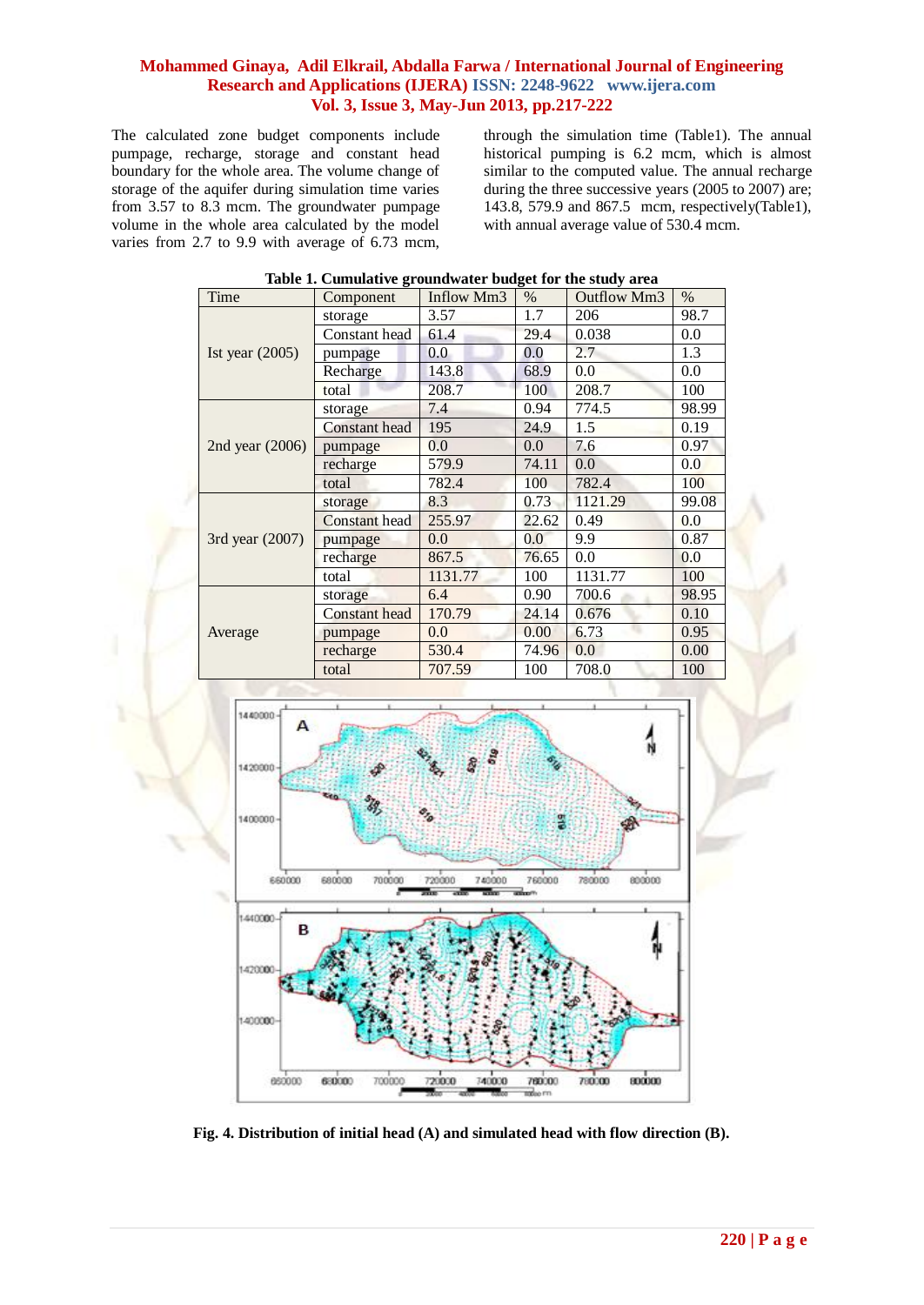The predictive simulation for the years, 2010 and 2015 using the calculated heads of year 2005, shows that the continued pumping will create relatively high changes in head distribution in the model area, and gives a maximum drawdown of 4m at year 2010 and 5m at 2015. The hydraulic processing in the system show rise and fall in water table with respect to the head of year 2005, (Table 2). The average magnitude of water level fluctuation is around 3m, which is comparable with the observed value. There is a large predictive volume of recharge to the aquifer compared to the predictive volume of pumpage in year 2015 which encourage future groundwater resources improvement for decision makers for development planning.

| Time          | Component                  | Inflow Mm3 | $\%$  | Outflow Mm3 | $\%$     |
|---------------|----------------------------|------------|-------|-------------|----------|
| year $(2010)$ | storage                    | 14.13      | 0.72  | 1974.85     | 98.52720 |
|               | Constant hea Constant head | 396.9      | 19.79 | 3.40        | 0.16967  |
|               | pumpage                    | 0.0        | 0.0   | 26.117      | 0.13030  |
|               | Recharge                   | 1593.6     | 79.49 | 0.0         | 0.0      |
|               | total                      | 2004.6     | 100   | 2004.37     | 98.82    |
| year $(2015)$ | Storage                    | 14.27      | 0.42  | 3321.15     | 99.08    |
|               | Constant head              | 484        | 14.25 | 29.18       | 0.0      |
|               | pumpage                    | 0.0        | 0.0   | 45.97       | 0.87     |
|               | recharge                   | 2897.24    | 85.33 | 0.0         | 0.0      |
|               | total                      | 3395.56    | 100   | 3400.60     | 99.95    |

#### **Table (2) Predicted cumulative groundwater budget for the study area**



**Fig.5 Predicted water level contour for year 2015**

## **V. Conclusion**

The model calibration of Ennahud Cretaceous sedimentary aquifer was acceptable within the average Root Mean Square error (RMS), Residual Mean, and standard error of estimate to be less than 1.482m, 0.526m and 0.22 respectively. The contour maps of the simulated heads show fair similarity with those generated from initial heads which confirm acceptable model calibration. The regional groundwater flow direction is towards the center with localized cones of depression ascribed to heavy pumping. The average change of storage, pumpage and recharge of the aquifer during simulation time calculated to be 5.62, 6.73 and 530.4 mcm respectively. The predictive simulation for ten years using the calculated heads of year 2005 shows that the continued pumping will create relatively high changes in head distribution in the

model area, and gives a maximum drawdown of 5 m at 2015. The average magnitude of water level fluctuation is around 3m, which is comparable with the observed value.

## **References**

- [1] Anderson, MP, and Woessner, WW, 1992. Applied groundwater modelling, Simulation of Flow and Advective Transport, pp.1-27.
- [2] Brozovic N, Sunding DL, Zilberman, D, 2006. Optimal management of groundwater over space and time. In: Goetz RU, Berga D (eds) Frontiers in water resource economics. Springer, New York
- [3] Brozovic N, Sunding DL, Zilberman D, 2010. On the spatial nature of the